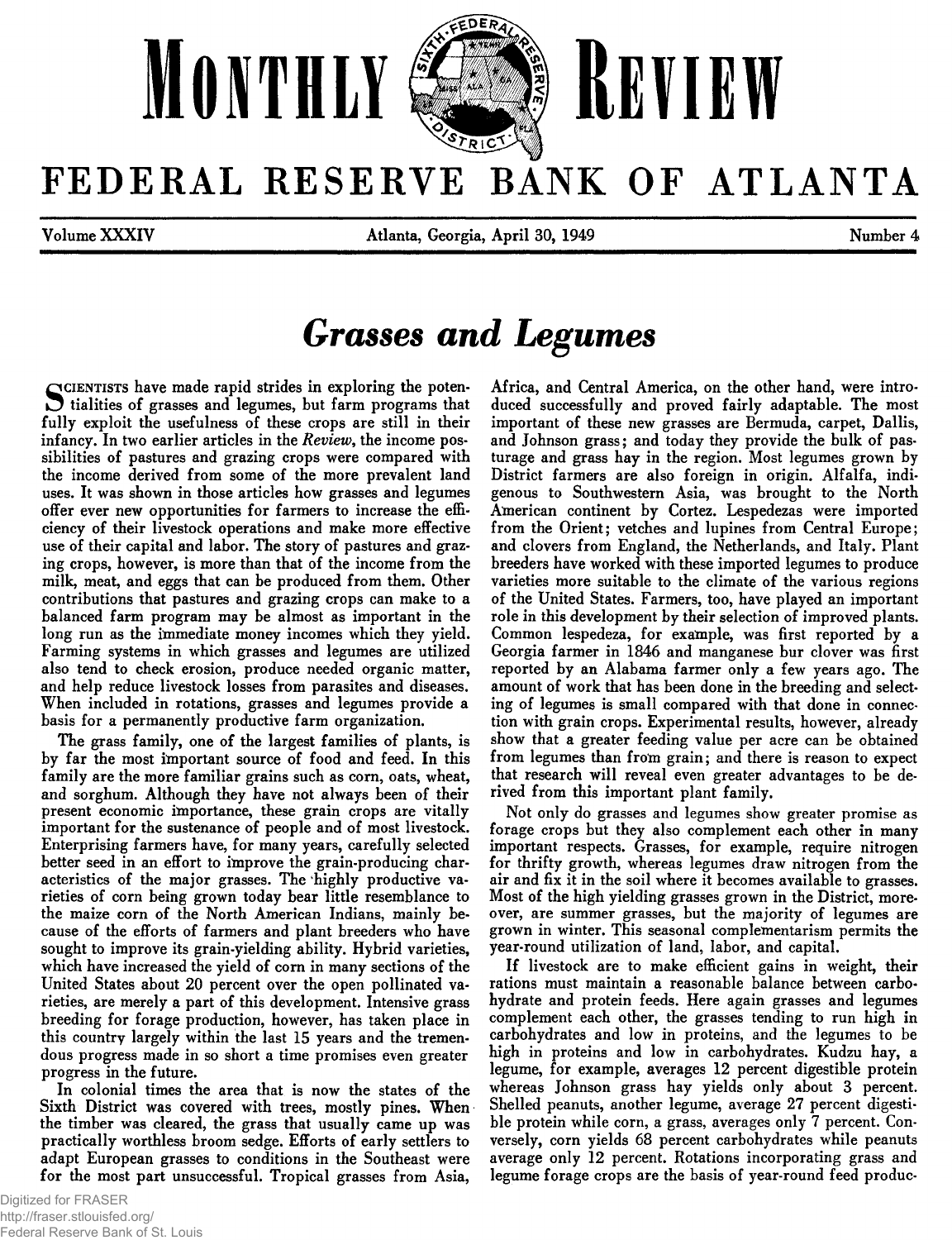**tion in systems that also conserve water and soil fertility. Such systems are being adopted by an increasing number of District farmers.**

### **Erosion Controls**

**Soil erosion has long been a serious problem for most District farmers. The problem arises out of a number of circumstances, the more important of which are the kind of crops grown, the rolling terrain, and the heavy downpours of rain in the summer. Cotton, tobacco, peanuts, and corn, the area's main crops, require clean cultivation and are therefore planted in rows so that they may be kept free of weeds and grasses. Clean cultivation, however, leaves soil exposed to the full force of rain, and furrows left by plows become channels for water to move in. Under these conditions erosion easily sets in and makes rapid headway, especially on sloping fields.**

**Farmers have tried in many ways to cope with erosion. Only a few generations ago when the supply of land seemed to be endless the problem of erosion was evaded by running away from it. Cotton, corn, and other crops were shifted from** "worn-out" fields to "new ground"; eroded farms were aban**doned; and farmers made a new start elsewhere. Those farmers who chose to deal directly with the problem sought, for the most part, to control runoff, or surplus water, without changing the crop to which the land was planted. The most prevalent device for doing this was a terrace that tended to level the planting surface and thereby reduce runoff. In parts of the District some of these old bench-type terraces may still be seen, but the fact that they are found mainly in abandoned fields is proof that they were inadequate for their purpose.**

**With a high percentage of District farm lands classified as "rolling," it is obvious that erosion cannot be checked by shifting all sloping lands from the production of row crops to other uses. A broad-based, or Nichol's type, terrace was developed to enable farmers to continue to produce cotton, corn, and other clean cultivated crops on rolling land. Water which is not absorbed in the wide shallow channel is diverted by means of such terraces into outlets of grass or forest cover.**

**Throughout the District, however, many thousands of acres of farm land are too steep or have become too eroded for water to be controlled effectively except by shifting the use to which the land is put. Shifts have been accomplished in many places by planting cultivated crops in strips separated by grasses or legumes. On steeper slopes, however, it has been necessary to abandon cultivated crops in favor of a complete sod of cover crops. The planting of a field to grasses and legumes to check erosion, however, does not mean that the field is withdrawn from productive use, for it has been widely demonstrated that even on eroded fields it is possible to obtain, over a period of time, a higher income from grasses and legumes than from many row crops.**

**Legumes and grasses are similar in the manner in which they break the force of rain and retard its runoff, although grasses are generally more effective than legumes. Some legumes, however, such as kudzu, may be more efficient in conserving water than some grasses. On land that is planted to grass, or to a cover of legumes, a thin layer of material or mulch is formed underneath that helps prevent soil from washing. This layer of leaves, stems, or other organic matter not only absorbs water and thereby reduces its flow, but also removes suspended particles of soil that retard absorption. Muddy water tends to choke the pores of the soil. Moreover, by absorbing much of the force of falling rain, and by** **splitting the drops into smaller particles, leaves of growing vegetation greatly reduce its destructive power. Not only do the leaves break the fall, but they also retain considerable quantities of water on their surfaces. Several tests have revealed that as much as a half inch of rain may be retained upon the leaves and stems of a good stand of clover.**

**Since the amount of soil that water holds is proportional to the velocity of water, a fibrous mat of grass or legume sod that materially checks runoff speed thereby reduces the water's soil-carrying capacity. Moreover, the extensive root systems of grasses and legumes loosen the soil so that a greater amount of water can be absorbed than would be the case with a tightly packed soil.**

**Bermuda grass with its fine blades and extensive root system has many characteristics which make it an excellent crop for erosion control. At Guthrie, Oklahoma, an experiment was conducted to compare the amount of soil loss from plots planted to cotton with plots planted to Bermuda grass on terrain having an 8-percent slope. At the conclusion of the six-year study, the land planted to cotton was found to have lost an average of 24 tons of soil per acre per year, while that planted to Bermuda grass had lost only 64 pounds. At Statesville, North Carolina, a similar study showed soil losses from cotton plots to be 31 tons per acre, compared with 620 pounds per acre from plots planted to grass.**

**Kudzu and Lespedeza sericea are two legumes that are also widely used to check erosion. At Watkinsville, Georgia, the Soil Conservation Experiment Station reported that land with an 11-percent slope lost 26 tons of soil per acre per year when planted to cotton during the four years 1943-46; but that planted to sericea lost only .47 tons, and that planted to kudzu .20 tons. The average amount of runoff water from the cotton plot was 12.5 inches, from sericea 4.4 inches, and from kudzu only 2.7 inches.**

**Similar experiments in many parts of the District on practically all soil types point to the same conclusion. Grass will hold both soil and water. Where moisture and fertility are retained, livestock, people, communities, and banks are held too.**

### **Soil Builders**

**Efficiency in farming is most often attained by increasing the yields of whatever crops are grown, thereby lowering the unit cost of production. On many farms of the District, however, soils have been so depleted of the very elements necessary to produce high yields that they must now be replaced by means of commercial fertilizers. District farmers have long considered the use of commercial fertilizers as a necessary step in the economical production of most crops.**

**The heavy use of commercial fertilizers in District states will continue but an increase in the acreage of legumes for turning is also probable. The continuous cropping of corn, cotton, peanuts, and other cash crops has not only resulted in heavy soil and mineral losses through erosion but the organic content of the land has been steadily depleted. In many sections, therefore, it will be necessary to check erosion and rebuild the soil's productivity if maximum returns are to be realized from the land. Grasses and legumes serve both these purposes quite well.**

**When soil is placed under cultivation, its content of humus or organic matter is reduced by the removal of crops and by erosion. A loss of organic matter, besides resulting in lower crop yields, also results in a compaction of the soil which hampers the circulation of air and water and hinders**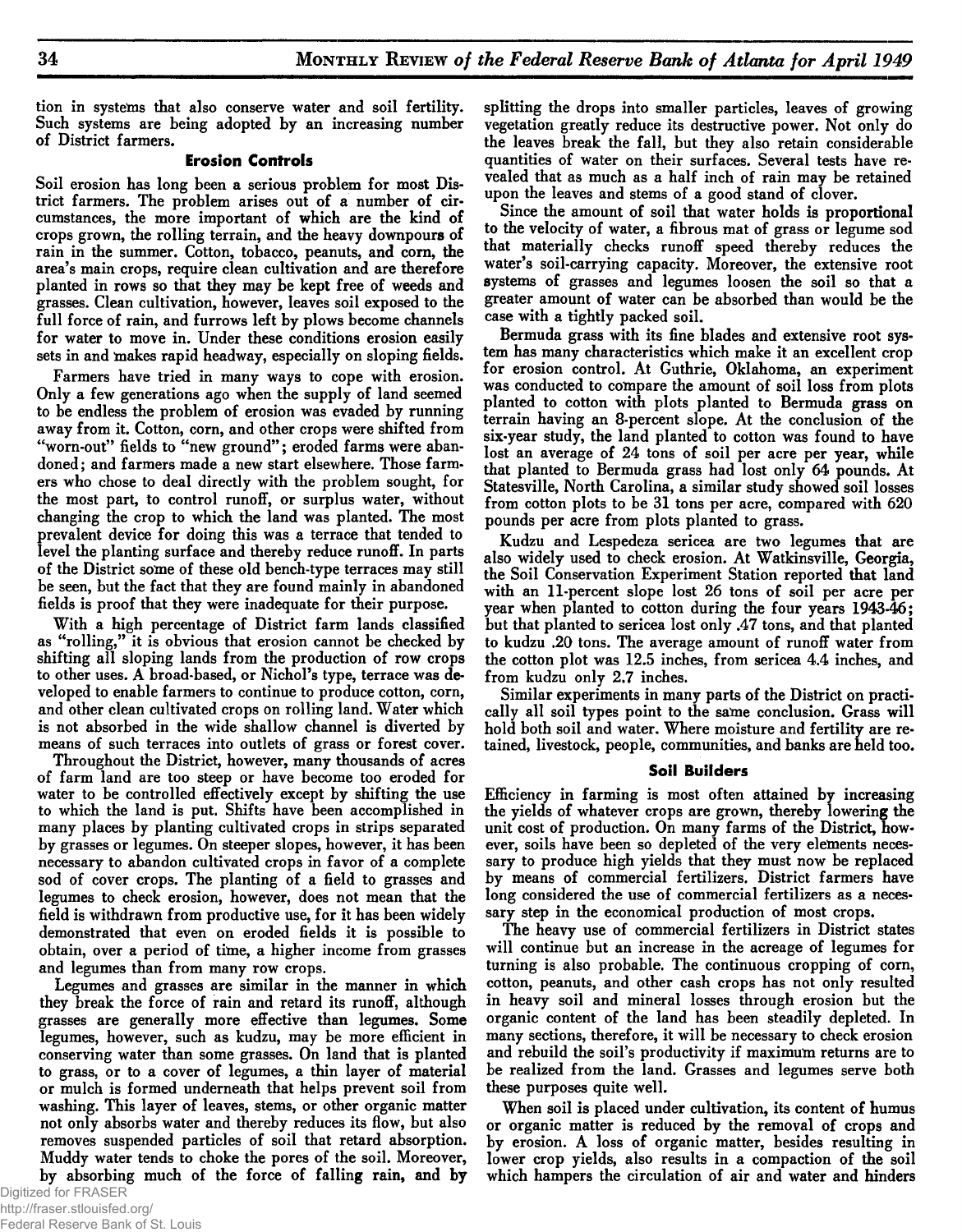**tillage. In addition to being a source of nitrogen, organic matter in the soil increases the availability of the minerals already present and thus performs another service.**

**Organic matter is a rather broad term but in this connection it refers in the main to decayed plant material. Virgin soils are usually rich in organic content and for that reason produce high yields of crops. The rate of loss of organic matter, however, is rapid and if high yields are to continue this material must be regularly replaced.**

**A soil-building program is primarily a replacement program. Organic matter performs its functions in plant nutrition only through decomposition. The purpose in planting and turning under soil-building crops, therefore, is to provide a steady supply of organic matter that is undergoing the process of decomposition for the benefit of growing crops. Maintenance of organic matter in the soil of states in this district is difficult because of high annual temperatures that speed the rate of decomposition. This rate more than doubles for every rise in temperature of 18°F. As the temperature rises, therefore, an accumulation of organic matter from residuals becomes increasingly difficult. District farmers, however, are somewhat compensated for this by the long growing season that permits the growing of two crops a year on the same land, one of which may be turned under in order to provide a fairly high level of organic matter.**

**Most farmers know the value of turning under such legumes as vetch, peas, and crotalaria, and have done so to increase the yields of the following crops. Of course, the increases have varied widely, but the combined results of experiments with legumes conducted in nine southern states show that increases in yields following legumes have ranged, in general, from 6 to 60 percent. In a few instances, depending on what legume was turned under and what crop followed, yields have doubled or trebled.**

|                                                                                                                                     | 1935-39 Average                                                  |                                                 | 1942                                                                                     |                                                | 1946                                                                                          | Percent<br><b>Increase</b>                     |                                                                |  |
|-------------------------------------------------------------------------------------------------------------------------------------|------------------------------------------------------------------|-------------------------------------------------|------------------------------------------------------------------------------------------|------------------------------------------------|-----------------------------------------------------------------------------------------------|------------------------------------------------|----------------------------------------------------------------|--|
|                                                                                                                                     | Tons                                                             | Percent<br>٥f<br><b>National</b>                | Percent<br>Tons<br>۵f<br> National                                                       |                                                | Tons                                                                                          | Percent<br>٥t<br><b>National</b>               | in 1946<br>Over<br>1935-39                                     |  |
| Georgia<br>Florida<br>Tennessee<br>Alabama.<br>Mississippi<br>Louisiana.<br>District States. 2,302,744<br>United States 17.270.8021 | 725,287<br>512,862<br>122.744<br>522.062<br>284.5921<br>135, 197 | 10.0<br>7.1<br>1.7<br>7.2<br>3.9<br>1.9<br>31.7 | 852.765<br>589.610<br>174.298<br>574,150<br>377,082<br>173.241<br>2.741.146<br>8.722.148 | 9.8<br>6.8<br>2.0<br>6.6<br>4.3<br>2.0<br>31.4 | 1.135.685<br>1.061.073<br>331.265<br>898,650<br>475,118<br>258.268<br>4,160,059<br>14,530,488 | 7.8<br>7.3<br>2.3<br>6.2<br>3.3<br>1.8<br>28.6 | 56.6<br>106.9<br>169.9<br>72.1<br>66.9<br>91.0<br>80.6<br>99.8 |  |

Commercial Fertilizer Consumption\*

\*Excluding Government direct distribution.

**These increased yields are attributable primarily to the additional nitrogen that legumes draw from the air and fix in nodules in their roots. Since legumes themselves require nitrogen for growth, that made available by turning them under is not all gain. Of the total amount of nitrogen in a legume, about one-third is supplied from the soil and twothirds is obtained from the air; therefore, the maximum amount of nitrogen that can be added to the soil by turning under a legume crop is about 130 pounds per acre, or the equivalent of 800 pounds of nitrate of soda.**

**Although an increase in nitrogen is the chief gain from turning under legumes, there are others that are also important. An improved mechanical condition of the soil, in addition to making the soil easier to cultivate, may also result in increased yields. Subsequent crops will then develop good root structures and thus absorb water and nutrients more effectively.**

Digitized for FRASER http://fraser.stlouisfed.org/ Federal Reserve Bank of St. Louis

**The turning under of legumes also has a tendency to improve the efficiency with which commercial fertilizers are absorbed by plants. Capillary action is speeded up and there is a faster exchange of moisture and plant nutrients between soil particles. Moreover, the turning under of a crop of legumes loosens the soil and supplies an abundance of air, which must be present in the soil for nutrients to be readily absorbed and assimilated by plants.**

### **Crop Rotations**

**Crop rotations will lessen the depletion of soil resources caused by growing the same crops on the same fields year after year. Such rotations, however, if they are to be established by farmers, must be at least as profitable as present land uses, even in the short run. The small farmer in particular cannot forego income from his fields for even a season or two by following a practice that would prove profitable only in the long run. New and improved varieties of grasses and legumes and new management practices, however, permit farmers to use crop rotations that yield returns comparable with those obtained from traditional cash crops. A rather wide choice of both summer and winter varieties of grasses and legumes is available to farmers so that these crops can be fitted into almost any rotation plan.**

**A rotation of crops, though, presupposes some plan of achieving specific objectives. Among the more important goals of rotation are the maintenance of organic matter in the soil, the checking of erosion, and the prevention of depletion of nutrients in a particular soil layer by alternating deep- and shallow-rooted crops. Where these goals are accomplished optimum employment of land, labor, and capital resources will be attained, crop yields will be increased, and the farm program will be diversified.**

**Although the number of possible combinations of crops in a rotation is very great, the combinations that are desirable in a specific situation depend upon the length of rotation desired, the nature of the principal cash crops, the topography and size of farm, and the availability of equipment. A good rotation utilizes those crops that are best adapted to the particular farm and that can be fitted into a well-integrated and efficient business enterprise.**

**The role of legumes in crop rotations is well illustrated by the results of a few rotations that have been checked by experiment stations for their ability to accomplish these goals. At Watkinsville, Georgia, the Soil Conservation Experiment Station compared a simple two-year rotation of cotton, vetch, com, and crotalaria with the continuous growing of cotton. The land on which this experiment was conducted was almost level with an average slope of only 3 percent. Although erosion was no particular problem on this tract, the land that was kept continuously in cotton lost 5.35 tons of soil per year, whereas that in the rotation lost only 3.45 tons. Soil loss was thus reduced 35 percent by means of rotation. Two legumes, one a winter legume and one a summer, were included in the rotation and it was estimated by experiment station workers that these legumes, when turned under, together with the residue of cotton and corn stalks, would offset organic matter lost through the removal of crops. Where cotton was grown continuously the yield was 686 pounds of seed cotton per acre. In the rotation, however, the yield was 821 pounds, or 20 percent more.**

**In comparision with the cotton check plot, this rotation**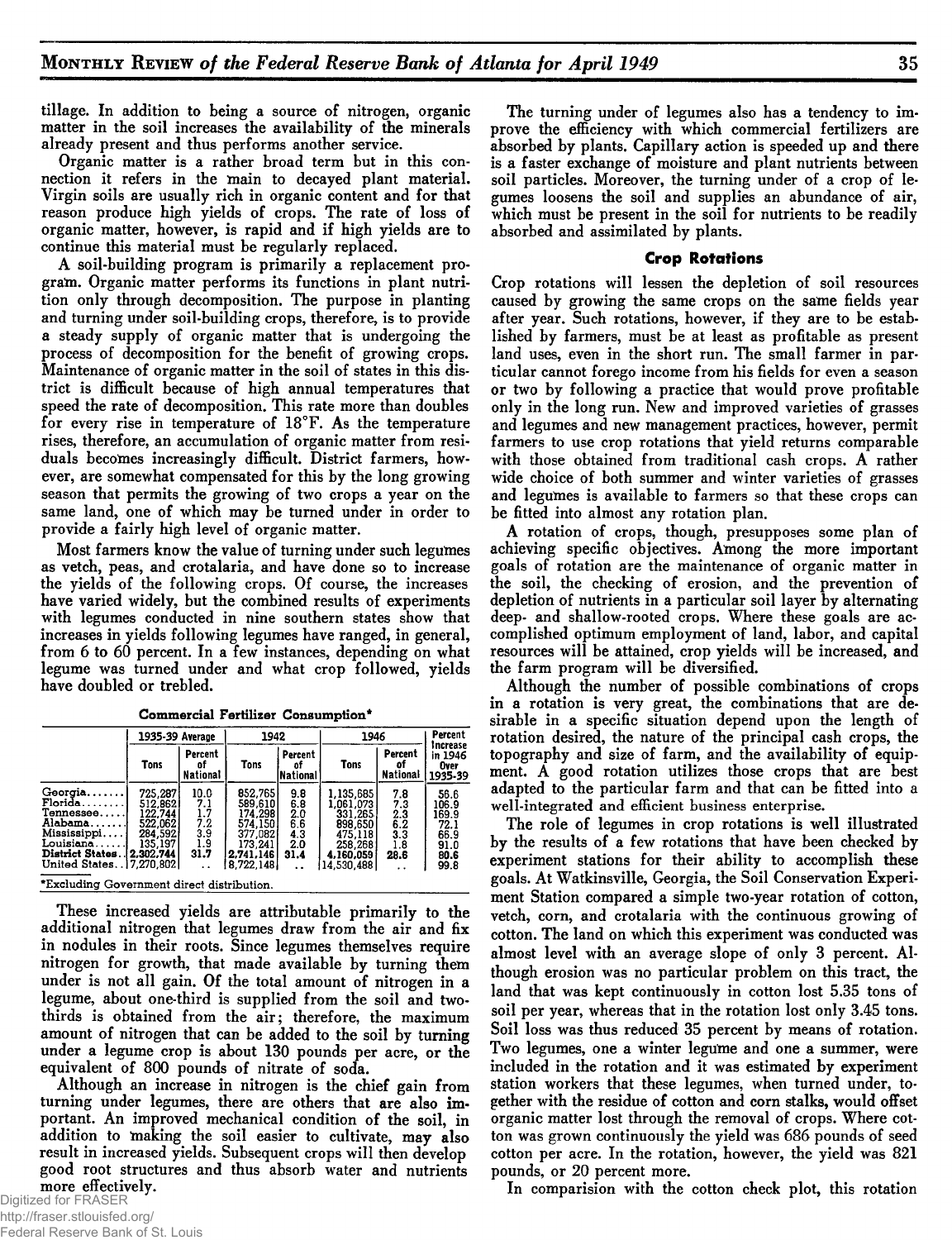**when tested on land with an average slope of 7 percent showed a reduction in soil loss of 54 percent, a decline in runoff of 9 percent, but a gain in cotton yields of only 8 percent. Soil loss was materially reduced but the other comparisons suggest that a different rotation was needed on land of that degree of slope. A three-year rotation of cotton, oats, and Kobe lespedeza, together with voluntary lespedeza, proved much more effective. Compared with the check plot kept in cotton, this rotation reduced soil loss 88 percent and water 50 percent. Yield of seed cotton increased from 643 pounds to 963 pounds per acre. The average yield of oats was 50.5 bushels and that of the Kobe lespedeza 200 pounds of seed per acre. Both the latter crops were also grazed.**

**Farmers who balance their cropping systems by means of grasses and legumes used in rotations are building up the productive capacity of their farm and are thus making a good hedge against future price deflation. Such farmers will be better able to meet whatever adjustments lie ahead than will those who have depleted their resources by adhering to systems which, in many cases, have proven ruinous in the past.**

### **Reducing Livestock Losses**

**An important but often overlooked role played by pastures and grazing crops is the reduction of economic losses in livestock by cutting the mortality rate, by inhibiting parasite infestations, and by improving the thriftiness of the animals. Though difficult to evaluate from this standpoint, these crops can—by preventing a waste of time, feed, and animal life contribute greatly to farm income.**

**Hog losses on farms in the District states, for example, are very high. In 1943 when only three out of every five pigs that were born reached marketable age, the death loss amounted to almost three million head. The number of hogs on farms in the District states on January 1 was 9.7 percent of the nation's total, but during that year 20 percent of the nation's death loss occurred in those states. It is true, losses that year were unusually heavy throughout the nation, but even in 1944 and 1945 hog death rates in District states were 53 and 21 percent higher than for the United States. As great as the money loss from death may be, the loss caused by a lack of thriftiness in parasite-infested and nutritionally deficient hogs that reach the market may be equally large.**

**Grasses and legumes by themselves, of course, will not eliminate death losses, parasites, and lack of thriftiness. They are, however, an important part of any management program designed to reduce losses from these causes. In 1939 the money loss from hog parasites in Georgia was estimated at 4 million dollars. If the same rate prevailed in the other states of the District, the loss in that year amounted to more than 17 million dollars for the District as a whole. At current prices the loss would be much greater. Proof that parasites can be controlled comes from the records of the Zoological Station, U. S. Department of Agriculture at Moultrie, Georgia. Studies made at that station reveal that 85 to 90 percent of**

## *R e t a i l C r e d i t S u r v e y*

**The** *Retail Credit Survey for 1948* **is a detailed analysis of the changes in sales and accounts receivable of the nine lines of business surveyed, tabulated by states, major cities, and areas. Copies are available upon request to the Research Department of this bank.**

**the livers and kidneys in the general run of hogs are condemned as unfit for human consumption, but that 85 to 90 percent are approved for edible uses when the hogs have been raised under sanitary conditions.**

| Number of Hogs and Death Losses on Farms |  |                |  |  |
|------------------------------------------|--|----------------|--|--|
|                                          |  | (In Thousands) |  |  |

|                                                                                                                      |                                                                  | 1943                                                      |                                                              |                                                                     | 1944                                                     |                                                              | 1945                                                              |                                                          |                                                              |  |
|----------------------------------------------------------------------------------------------------------------------|------------------------------------------------------------------|-----------------------------------------------------------|--------------------------------------------------------------|---------------------------------------------------------------------|----------------------------------------------------------|--------------------------------------------------------------|-------------------------------------------------------------------|----------------------------------------------------------|--------------------------------------------------------------|--|
|                                                                                                                      | No.<br>Jan. 1                                                    | Deaths                                                    | Ratio                                                        | No.<br>Jan. 1                                                       | <b>Deaths</b>                                            | Ratio                                                        | No.<br>Jan. 1                                                     | Deaths                                                   | Ratio                                                        |  |
| $Geor$ ia<br>Florida<br>$T$ ennessee<br>Alabama. .<br>Mississippi.<br>Louisiana<br>District States.<br>United States | 1.689<br>608<br>1.646<br>.219<br>1.170<br>807<br>7,139<br>73,736 | 505<br>280<br>395<br>292<br>219<br>240<br>2.931<br>14,642 | 30.0<br>46.2<br>24.0<br>24.0<br>18.7<br>29.8<br>41.1<br>19.9 | 1.875<br>669<br>1.778<br>1.560<br>1,369<br>1.025<br>8.276<br>83.852 | 510<br>23<br>235<br>232<br>190<br>265<br>1.662<br>11.003 | 27.7<br>34.6<br>13.2<br>14.9<br>13.9<br>25.8<br>20.1<br>13.1 | 1.575<br>609<br>1.316<br>1.264<br>1.054<br>861<br>6.679<br>59.759 | 317<br>205<br>210<br>190<br>182<br>240<br>1,344<br>9,977 | 20.1<br>33.6<br>16.0<br>15.0<br>17.3<br>27.8<br>20.2<br>16.7 |  |
| Percent of<br>U.S. Total<br>in District.                                                                             | 9.7                                                              | 20.0                                                      |                                                              | 9.9                                                                 | 15.1                                                     |                                                              | 11.2                                                              | 13.5                                                     |                                                              |  |

**One of the most important conditions for the production of parasite-free hogs is to produce them on clean ground planted in grazing crops or some crop that can be hogged-off. Many, if not most, parasites affecting hog production require filthy, wet, or shady places to complete their life cycles. In fields of grasses or legumes the direct action of sunlight, together with the absence of filth, makes the completion of the life cycle of most parasites virtually impossible. The probability of infestation of grazing animals is thus reduced.**

**Hogs free of parasites gain weight more efficiently than those that are infested. Midwestern farm records show that parasite-free pigs tend to weight about 25 pounds more at the age of four months than do pigs that have become parasitized. An unhealthy condition of livestock is a serious drain on the financial resources of a farmer since it involves not only a waste of feed in the effort to promote growth, but also requires considerable cash outlays for medication.**

**More deadly than parasitic infestations and more difficult to prevent or control, are bacterial diseases. The ravages of this class of diseases, which annually take a heavy toll of hogs, can, however, be reduced by the use of clean pastures and fields of green grazing crops. Exposure to sunlight over a suitable period of time has an adverse effect on the viability of bacterial organisms and on their ability to invade susceptible animals. Hogs that are on pasture or grazing crops, therefore, have much less chance of becoming infected than those that are closely confined in a pen or a hog lot. Not only are the chances of infection reduced, but the resistance of hogs is increased considerably by the high vitamin and mineral content of green grazing crops.**

**Dairy and beef cattle are also susceptible to many diseases that may result in lower production, abortion, or death. For the most part, however, these diseases cannot be controlled by grazing programs as effectively as can diseases affecting hogs. Nevertheless, the resistance of cattle to disease can be greatly strengthened by providing them with abundant grazing crops, including both grasses and legumes, which protect livestock in much the same way that they protect fields from erosion, by preventing the damage before it occurs.**

### **Saving Labor**

**Beef and dairy cattle do their own harvesting of grasses and legumes and thereby free a part of the farmer's labor for other employment. Stockmen often refer to their cattle as their mowing machines, bailers, wagons, and silos. Where year-round grazing is provided, there is certainly need for**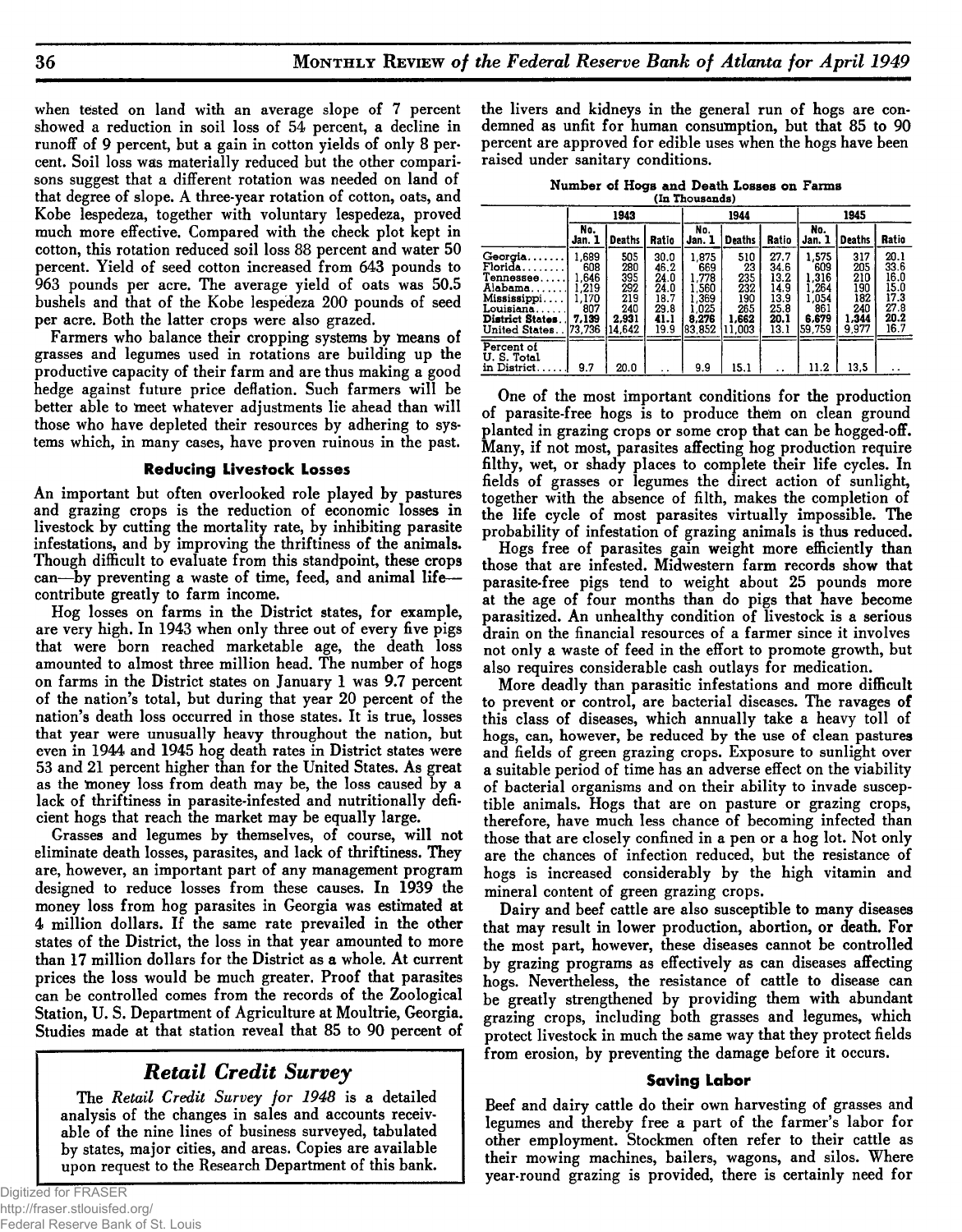**fewer implements and facilities than where crops must be harvested, stored, and barn fed. Until recent years farm labor has been abundant and cheap on most District farms but this picture is changing. Many farmers are finding it necessary to economize in the use of labor. If the labor saved by a grazing program is productively used in doing other things on the farm, or by working in nonfarm employment, then such a program can be made to raise the farmer's labor income appreciably.**

**One advantage that District farmers have over those in more northerly latitudes is the potential year-round grazing season. To really capitalize on this advantage, however, farmers must find productive use for the time saved. This could be accomplished by increasing the size of the whole farming operation or by adding other enterprises to the farm program. Grasses and legumes can save labor, but the farmer must use the saved labor productively if the saving is to be translated into income. A grazing program should not be looked upon as a device to escape work but rather as one permitting the farmer to work at more things and hence to work more productively. One of the bright spots in the future of the District's agriculture is, therefore, the contribution that grasses and legumes can make toward a more permanent, efficient, and profitable farm operation.**

JOHN L. LILES

# *Bank Announcements*

*During the month of April, four nonmember Ala**bama banks began remitting at par, three of which were added to the Par List as of April 1. One of these banks was the Watkins Banking Company***,** *Faunsdale, Alabama. This bank has capital stock amounting to \$25,000; surplus and undivided profits, \$39,000; and deposits averaging about \$300,000. Siddons Stollenwerck is President and Cashier, Dr. T. C. Cameron is Vice President, and E. R. Stollenwerck is Assistant Cashier.*

*The second of these three banks was the Canebrake Loan and Trust Company, Uniontown, Alabama. The capital structure of this bank amounts to \$25,000; its surplus and undivided profits amount to \$23,000; and its deposits to \$421,000. The bank's officers are Val. Taylor, President; and W. M. Buck, Vice President and Cashier.*

*The third bank coming on the Par List on April 1 was Planters and Merchants Bank, also of Uniontown, Alabama. This bank's capital structure consists of \$40,000 capital stock, and surplus and undivided profits of more than \$50,000. Its deposits are in excess of \$1,011,000. The bank's officers are Milton G. Walker, President; V. W. Coleman, Vice President and Cashier; and M. I. Tolman, Assistant Cashier.*

*On April 4 the Citizens Bank, Geneva***,** *Alabama, was added to the Par List. This bank has capital amounting to \$100,000; surplus and undivided profits, \$237,000; and deposits of \$4,965,000. The bank's officers are Jim Johnson, Jr., President; Joel E. Johnson, Vice President; 0 . E. Hightower, Cashier; and Moody Williford, Assistant Cashier.*

| CONDITION OF 28 MEMBER BANKS IN LEADING CITIES    |                      |                                       |              |                                    |                            |  |
|---------------------------------------------------|----------------------|---------------------------------------|--------------|------------------------------------|----------------------------|--|
| Item                                              | April 20             | (In Thousands of Dollars)<br>March 23 | April 21     | Percent Change<br>Apr.20,1949,from |                            |  |
|                                                   | 1949                 | 1949                                  | 1948         | Mar. 23   Apr. 21<br>1949          | 1948                       |  |
| Loans and investments-                            |                      |                                       |              |                                    |                            |  |
| Total<br>Loans-Net                                | 2,276,619            | 2,316,413                             | 2,290,830    | $\frac{2}{2}$                      | 1<br>$\mathbf{1}$          |  |
| $Loans—Gross$                                     | 820,491<br>831,476   | 841,791<br>851.952                    | 828,026<br>. |                                    |                            |  |
| Commercial, industrial,                           |                      |                                       |              |                                    |                            |  |
| and agricultural loans.                           | 518,385              | 534,791                               | 516,014      | 3                                  | n<br>┿                     |  |
| Loans to brokers and                              |                      |                                       |              |                                    |                            |  |
| dealers in securities                             | 7,142                | 8,108                                 | 6,016        | 12                                 | 19<br>$\div$               |  |
| Other loans for pur-<br>chasing and carrying      |                      |                                       |              |                                    |                            |  |
| securities                                        | 42.905               | 46,124                                | 58,221       | 7                                  | 26                         |  |
| Real estate loans                                 | 67,863               | 67,419                                | 74,680       | $\frac{+}{-}$<br>$\mathbf{1}$      | -9                         |  |
| Loans to banks                                    | 4,570                | 4.647                                 | 5,265        | $\frac{2}{0}$                      | -- 13                      |  |
| Other loans                                       | 190.611              | 190,863                               | 167,830      |                                    | $\ddot{+}$<br>14           |  |
| $Investments$ -total                              | 1,456,128            | 1.474.622                             | 1,462,804    |                                    | 0                          |  |
| Bills, certificates and<br>notes                  | 366,525              | 396.200                               | 378,874      | 7                                  |                            |  |
| U.S. Bonds                                        | 901,028              | 892,412                               | 899,448      | $\frac{+}{-}$                      | 30280                      |  |
| Other securities                                  | 188,575              | 186,010                               | 184,482      |                                    |                            |  |
| Reserve with F. R. Bank                           | 486,353              | 519,478                               | 450,692      | $\frac{1}{6}$                      | $+ +$                      |  |
| $Cash in vault. \ldots \ldots \ldots$             | 41.534               | 42,570                                | 41,336       |                                    |                            |  |
| Balances with domestic                            |                      | 160,395                               | 190.112      | 16<br>÷                            |                            |  |
| Demand deposits adjusted                          | 186.627<br>1,766,526 | 1.784.523                             | 1.741.332    | ı                                  | $\frac{2}{2}$<br>$\ddot{}$ |  |
| $Time\,\texttt{deposits} \dots \dots \dots \dots$ | 535,021              | 529,450                               | 545.167      | $+$                                |                            |  |
| U. S. Gov't deposits                              | 41,355               | 55,632                                | 37,608       | 26<br>$\overline{\phantom{0}}$     | $+$<br>10                  |  |
| Deposits of domestic banks                        | 466,563              | 473.681                               | 469.597      | 2                                  | ı                          |  |
| Borrowings                                        | 1,500                | 17.450                                | 5.000        | -140                               | 70                         |  |

| DEBITS TO INDIVIDUAL BANK ACCOUNTS<br>Thousands of Dollars)<br>(In                                                                                                                                          |                                |                                                                                                                              |                                                                                                                                 |                                                                                                                                                                       |                                                                                                       |                                                                                              |  |  |  |
|-------------------------------------------------------------------------------------------------------------------------------------------------------------------------------------------------------------|--------------------------------|------------------------------------------------------------------------------------------------------------------------------|---------------------------------------------------------------------------------------------------------------------------------|-----------------------------------------------------------------------------------------------------------------------------------------------------------------------|-------------------------------------------------------------------------------------------------------|----------------------------------------------------------------------------------------------|--|--|--|
|                                                                                                                                                                                                             | No, of<br><b>Banks</b>         | Mar.                                                                                                                         | Feb.                                                                                                                            | Mar.                                                                                                                                                                  |                                                                                                       | <b>Percent Change</b><br>Mar. 1949 from                                                      |  |  |  |
| Place                                                                                                                                                                                                       | Report- <br>ing                | 1949                                                                                                                         | 1949                                                                                                                            | 1948                                                                                                                                                                  | Feb.<br>1949                                                                                          | Mar.<br>1948                                                                                 |  |  |  |
| ALABAMA<br>Anniston<br>Birmingham<br>Dothan<br>$G$ adsden. $\ldots$<br>Mobile<br>Montgomery                                                                                                                 | 36234<br>ā                     | 21,983<br>333,599<br>12.658<br>19,302<br>141,350<br>71,514                                                                   | 20,172<br>292,341<br>11,918<br>16,617<br>117,765<br>65,049                                                                      | 22,282<br>339,851<br>12,030<br>18,045<br>150,120<br>75,622                                                                                                            | 9<br>┿<br>∔<br>14<br>$\ddagger$<br>6<br>16<br>20<br>$\ddot{}$<br>10<br>$\ddot{}$                      | 125765<br>$\frac{1}{1}$                                                                      |  |  |  |
| <b>FLORIDA</b><br>Jacksonville<br>Greater Miami*<br>Miami.<br>Orlando<br>Pensacola<br>St. Petersburg.<br>$\mathtt{Tampa}, \ldots, \ldots$                                                                   | 4<br>ıŝ<br>73336               | 290,537<br>429,481<br>284,196<br>59,506<br>34,364<br>65,666<br>141,677                                                       | 253,689<br>371,324<br>250,474<br>48,793<br>30,136<br>56,789<br>118,212                                                          | 287,924<br>423,115<br>291,680<br>37,453<br>60,256<br>132,934                                                                                                          | 15<br>$\ddagger$<br>īš<br>13<br>22<br>$\ddagger$<br>$\overline{14}$<br>$\ddagger$<br>16<br>20         | $\frac{1}{1}$<br>$rac{+}{+}$<br>$\frac{3}{10}$<br>$\ddot{}$<br>8<br>9<br>7<br>$\overline{+}$ |  |  |  |
| GEORGIA<br>Albany<br>Atlanta'<br>Augusta. <b>.</b> .<br>Brunswick<br>Columbus<br>Elberton<br>Gainesville*<br>Griffin*<br><b>Macon.</b><br>Newnan<br>$Rome$ *<br>Savannah<br>$\mathtt{Valdosta} \dots \dots$ | 3432423232342                  | 24,198<br>848,351<br>62,972<br>8,597<br>52.043<br>3,586<br>14,057<br>10,456<br>56,234<br>7,859<br>19,787<br>92,566<br>10,763 | 21,359<br>744,600<br>49,382<br>$7,635$<br>45, 105<br>3, 136<br>12.443<br>9,668<br>51,424<br>7,848<br>17,653<br>75,062<br>10,669 | 20,439<br>807,176<br>$\begin{array}{r} 57,688 \\ 8,784 \\ 57,625 \\ 3,875 \\ 13,741 \\ 10,792 \end{array}$<br>10,823<br>60,213<br>7,903<br>21,490<br>94,610<br>10,671 | 13<br>14<br>+++++++++++++<br>28<br>$\frac{13}{15}$<br>14<br>13<br>0<br>0<br>0<br>$\frac{12}{23}$<br>ī | 18592072371821<br>+++       +                                                                |  |  |  |
| LOUISIANA<br>Alexandria*<br>Baton Rouge<br>Lake Charles<br>New Orleans                                                                                                                                      | മധധ                            | 30,301<br>128,232<br>36,834<br>871,912                                                                                       | 26,616<br>96.040<br>32,270<br>633,793                                                                                           | 27,994<br>88,368<br>31,780<br>649,418                                                                                                                                 | $\frac{14}{34}$<br>$^{+}_{+}$<br>$\ddagger$<br>14<br>38                                               | $\frac{8}{45}$<br>$\ddagger$<br>I6<br>34                                                     |  |  |  |
| MISSISSIPPI<br>Hattiesburg<br>Jackson<br>Meridian. <b>. .</b> .<br>Vicksburg                                                                                                                                | $\frac{2}{4}$<br>$\frac{3}{2}$ | 16,967<br>151,153<br>26,901<br>25,313                                                                                        | 14,825<br>121.836<br>22,192<br>21,051                                                                                           | 16,137<br>149,611<br>28,947<br>25,483                                                                                                                                 | 14<br>$\ddagger$<br>24<br>十<br>21<br>20                                                               | 51<br>71<br>$\frac{1}{1}$                                                                    |  |  |  |
| TENNESSEE<br>Chattanooga. .<br>Knoxville<br>Nashville                                                                                                                                                       | 3<br>4<br>š                    | 146,901<br>108,180<br>299,638                                                                                                | 124,979<br>96,764<br>249,974                                                                                                    | 142,212<br>107,444<br>280,415                                                                                                                                         | 18<br>$\ddot{}$<br>īż<br>$\ddagger$<br>20                                                             | 3<br>1<br>7<br>$\ddagger_+$                                                                  |  |  |  |
| SIXTH DISTRICT<br>32 Cities                                                                                                                                                                                 | 115                            | 4,455,552                                                                                                                    | 3,711,899                                                                                                                       | 4,131,270                                                                                                                                                             | 20<br>$+$                                                                                             | 8<br>┿                                                                                       |  |  |  |
| UNITED STATES<br>$333$ Cities<br>*Not included in Sixth District total                                                                                                                                      |                                |                                                                                                                              |                                                                                                                                 | $ 109.735.000 $ 89,806,000 $ 107.636.000 $ $+$ 22                                                                                                                     |                                                                                                       | 2                                                                                            |  |  |  |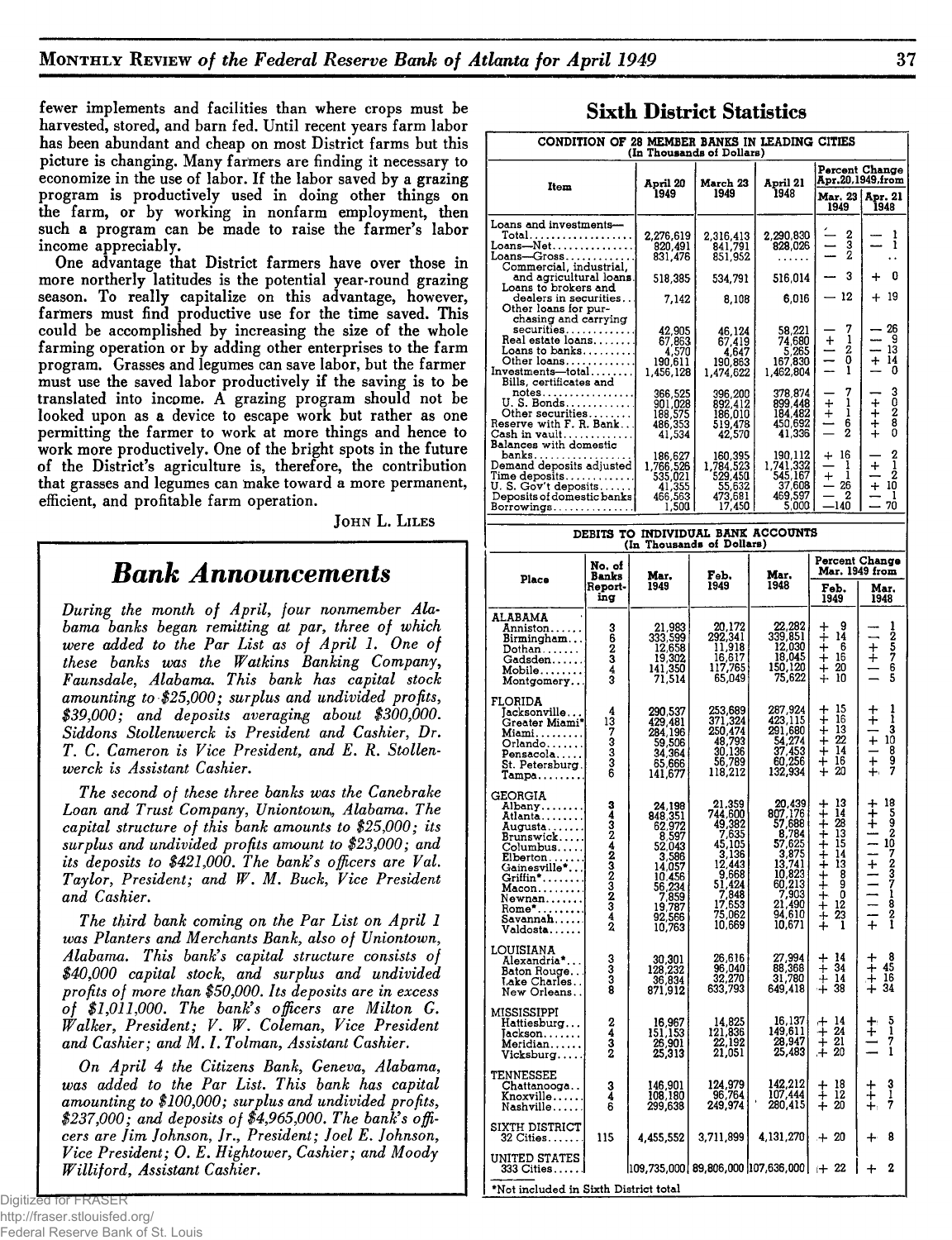# *District Business Conditions*

### **Instalment Credit Financing Expands**

**M** ORE AND MORE, retail merchants have turned to banks and sales finance institutions for help in carrying their instalment paper, which has increased because of expanded **sales finance institutions for help in carrying their instalment paper, which has increased because of expanded credit buying. This is shown in the** *Retail Credit Survey for 1948* **recently completed by the Bank. In practically every line of retail business that makes instalment sales, a greater number of firms sold some of their instalment paper, and such sales constituted a larger proportion of their total instalment sales than they have for many years.**

**Before the war, many merchants, especially those in the automobile and appliance businesses, helped finance their operations by selling their instalment contracts. During the war and immediate postwar period, however, this practice was at a minimum. Reduced sales of automobiles and appliances made it less necessary to sell paper; and greater cash sales and larger down payments swelled the merchants' bank accounts at the same time that their inventories and receivables were being reduced.**

**CREDIT BUYING EXPANDED. Even though consumers have been able to buy many goods for cash, including durables, since the end of the war, they have turned more and more to the use of credit, particularly in the past two years. Almost 900 merchants participated in the 1948 retail credit survey and their instalment sales were 22 percent greater in 1948 than in 1947. Their open credit sales increased 14 percent.**

Changes in Sales and Accounts Receivable at Sixth District Stores

|                                                                                                                                                                                                               |                                                   | <b>Sales</b>                  | Accts, Receivable<br>Percent Change,<br>End of Year.<br>1947-1948 |                                                                |                                              |                                                                        |
|---------------------------------------------------------------------------------------------------------------------------------------------------------------------------------------------------------------|---------------------------------------------------|-------------------------------|-------------------------------------------------------------------|----------------------------------------------------------------|----------------------------------------------|------------------------------------------------------------------------|
| Kind of<br>Business                                                                                                                                                                                           |                                                   | Percent Change 1947-1948      |                                                                   |                                                                |                                              |                                                                        |
|                                                                                                                                                                                                               | Total                                             | Cash                          | <b>Charge</b><br><b>Account</b>                                   | Instal-<br>ment                                                | Charge                                       | Instal-<br>ment                                                        |
| Department.<br>Men's $Choting \ldots \ldots \ldots$<br>Women's Apparel<br>$F$ utniture<br>Hardware<br>Household Appliance<br>$I$ ewelry<br>Automobile Dealers<br>Auto. Tire and Accessory<br>Weighted Average | 6<br>Ŏ<br>5<br>2<br>7<br>16<br>2<br>19<br>9<br>10 | 13<br>8<br>l8<br>8<br>13<br>3 | 11<br>10<br>8<br>13<br>÷<br>6<br>13<br>19<br>14                   | 39<br>۰<br>12<br>$\ddot{}$<br>71<br>44<br>71<br>43<br>66<br>22 | 16<br>14<br>10<br>10<br>22<br>19<br>13<br>16 | 59<br>$\frac{14}{37}$<br>$\frac{21}{73}$<br>64<br>15<br>27<br>93<br>42 |

**Changes in sales and accounts receivable at the stores included in the survey are shown in the table. Although the types of stores included account for only a little over one-third of total retail sales, they make practically all the retail instalment sales and the greater part of open credit sales.**

**CASH BUYING DECLINED. Cash purchases from each line of business except automobile dealers and women's apparel stores were smaller in 1948 than in 1947, and some of the cash purchases from automobile dealers probably were made from funds that consumers borrowed directly from commercial banks or sales finance companies. Because of the increase in credit buying and the decrease in cash purchases, consumers owed Sixth District merchants 16 percent more on charge accounts at the end of 1948 than they did at the end of 1947 and 42 percent more on instalment accounts. In the last quarter of last year, they owed retailers approximately 175 million dollars on instalment accounts alone. They owed financial institutions almost 400 million dollars on instalment**

Federal Reserve Bank of St. Louis

**credit, a large part of which was for the purchase of automobiles and appliances.**

**The 44-percent yearly increase in instalment sales at household appliance stores, and the 43-percent increase in the instalment sales of automobile dealers were chiefly responsible for the increase in paper held by banks and sales finance companies. All but 5 percent of the automobile dealers reporting in the survey sold instalment paper in 1948, and all but 11 percent of the household appliance dealers. Consequently, although estimated instalment sales of these two lines of business amounted to about 45 percent of total instalment sales in the District, the paper they held at the end of the year was less than 20 percent of the total amount held by all retail merchants. Furniture stores, although they accounted for about one-third of all retail instalments sales, for the most part carried their own paper.**

**FINANCING BY BANKS. District commercial banks, the most important purchasers of instalment paper, owned about 130 million dollars worth of retail instalment paper at the end of 1948, about half of which was purchased paper. The other half was the result of direct loans made to consumers for buying automobiles, appliances, and other merchandise. The 38-million-dollar growth in retail instalment credits accounted for a substantial proportion of the rising total loans outstanding of commercial banks during the year.**

**A change in the sales trend of goods customarily financed by instalment contracts first became noticeable last October. Until then, monthly sales had exceeded those for corresponding months of the preceding year for many months. After that, both cash and instalment sales at the appliance and furniture stores declined. A moderation in the rate of increase in automobile sales appeared later. These declines continued into 1949 with furniture store sales for March down 20 percent; and those of household appliance stores down 32 percent. Motor vehicle dealers in Atlanta and Birmingham, according to Department of Commerce reports, sold only 13 and 3 percent more, respectively, in the first two months of this year than in that period last year. Their 1948 sales exceeded 1947 sales 16 and 20 percent, respectively.**

**CREDIT DECLINED. In January and February, for the first time since 1945, the changed sales trends were reflected in month-to-month declines in the volume of instalment credit extended. Outstandings at the District banks are still substantially greater than a year ago, but the February volume of new credits exceeded that of last year only 2 percent, and throughout the country the volume was down 4 percent.**

**Quite obviously, the number of automobiles and appliances, and—to a lesser extent—the amount of furniture, that consumers buy during the coming months will largely govern the amount of both direct instalment loans and paper purchased by the banks. Unless there is a change in sales activities, immediate prospects are for a leveling off and subsequent decline in the amount of retail paper held by banks and other financial institutions as existing contracts are paid off.**

**Over a long period, however, it is possible that instalment financing might grow even though sales do not increase, provided instalment sales resume their prewar importance to** total sales. **c.** T. **T.**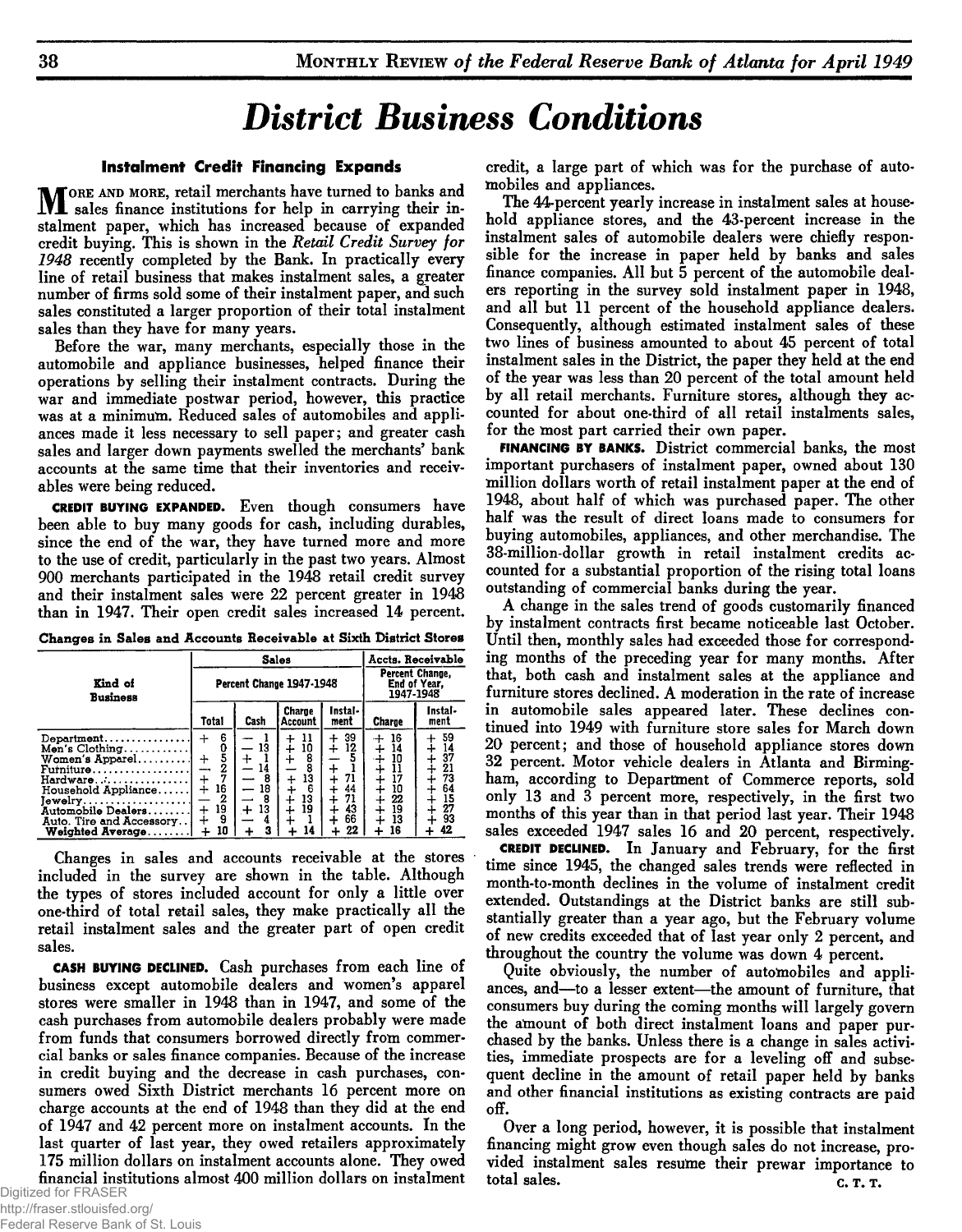#### **Farm W age Rates**

**Recent declines in farm prices emphasize the necessity for reducing costs if a marked decline in net farm income is to be avoided. Farm costs, or the prices of the things used in production, change more slowly than farm prices. Since the end of the war, the lag in farm costs has placed farmers in a favorable competitive position, but during a period of declining farm prices, a lag in farm costs tends to accentuate decreases in farm income. In 1948, the cost of feed was the only important item of farm expense that showed any marked decline.**

**Farm wage rates, like the prices of most items that constitute production expense, have been rising steadily during the postwar years. They usually rise during the first quarter when farm employment is increasing. This year, however, from January 1 to April 1, the sharpest decline in wage rates since 1937 was reported by the Bureau of Agricultural Economics. The wage-rate index unadjusted for seasonal variation fell from 420 percent of the 1910-14 average on January 1 to 408 percent on April 1. During the same period the seasonally adjusted index fell from 438 to 416, or 5 percent. On April 1, for the first time in a decade, the index was lower than on the corresponding date a year earlier.**



**Measured by daily rates without room or board, the average farm wage rate in the District states was slightly lower in April than it was in the corresponding month a year ago. District farmers are using more hired labor, however, than they were last April. The weakening of wage rates in the face of an increase in the number of hired workers may be attributable to more ample supplies of farm labor, prospects of lower prices for farm products, and increased availability and use of farm machinery. Although the declines in wage rates to date have been too small to have much effect upon farm costs, further declines may be in prospect. Farm machinery will become more plentiful and some of the major items of machinery may become cheaper. The recent increase in nonfarm unemployment also may cause an increase in the number of workers seeking farm employment. Since payments for hired labor account for nearly one-fifth of District farmers' production costs, any further declines in farm wage rates may help farmers to maintain their net income at present**

**levels.**<br>Digitized for FRASER

http://fraser.stlouisfed.org/ Federal Reserve Bank of St. Louis

## **Sixth District Indexes**

| DEPARTMENT STORE SALES*                                          |      |               |                                              |               |                                                                |               |                                          |                          |                   |  |  |
|------------------------------------------------------------------|------|---------------|----------------------------------------------|---------------|----------------------------------------------------------------|---------------|------------------------------------------|--------------------------|-------------------|--|--|
| Place                                                            |      | Adjusted**    |                                              |               |                                                                | Unadjusted    |                                          |                          |                   |  |  |
|                                                                  |      |               | March<br>1949                                | Feb.<br>1949  | March<br>1948                                                  | March<br>1949 |                                          | Feb.<br>1949             | March<br>1948     |  |  |
| DISTRICT                                                         |      |               | 353                                          | 357           | 368                                                            | 339           |                                          | 314                      | 387               |  |  |
| Atlanta<br>Baton Rouge                                           |      |               | 369<br>406                                   | 365<br>385    | 398<br>417                                                     | 363<br>393    |                                          | 343<br>347               | 428<br>433        |  |  |
| Birmingham                                                       |      |               | 358                                          | 351           | 376<br>355                                                     | 341           |                                          | 302                      | 387               |  |  |
| Chattanooga<br>Jackson<br>Jacksonville                           |      |               | 296<br>361                                   | 305<br>341    | 352                                                            | 274<br>338    |                                          | 257<br>293               | 357<br>346        |  |  |
| Knoxville                                                        |      |               | 362                                          | 351<br>330    | 432<br>327                                                     | 349<br>324    |                                          | 309<br>297               | 436<br>333        |  |  |
| $Macon, \ldots, \ldots$                                          |      |               | 343<br>258                                   | 283           | 328                                                            | 241           |                                          | 226                      | 320               |  |  |
| Miami.<br>Montgomery                                             |      |               | 341<br>322                                   | 354<br>331    | 374<br>374                                                     | 396<br>289    |                                          | 417<br>285               | 434<br>362        |  |  |
| Nashville                                                        |      |               | 383<br>351                                   | 354<br>343    | 454                                                            | 366           |                                          | 311                      | 455<br>352        |  |  |
| New Orleans<br>$\texttt{Tampa}\dots\dots\dots$                   |      |               | 465                                          | 474           | 368<br>499                                                     | 326<br>451    |                                          | 302<br>422               | 507               |  |  |
|                                                                  |      |               |                                              |               | DEPARTMENT STORE STOCKS                                        |               |                                          |                          |                   |  |  |
|                                                                  |      |               |                                              | Adjusted**    |                                                                |               |                                          | Unadjusted               |                   |  |  |
| Place                                                            |      |               | March<br>1949                                | Feb.<br>1949  | March<br>1948                                                  | March<br>1949 |                                          | Feb.                     | March             |  |  |
| $\texttt{DISTRICT}\dots\dots$                                    |      |               | 365                                          | 369           | 370                                                            | 365           |                                          | 1949<br>343              | 1948<br>370       |  |  |
| Atlanta.                                                         |      |               | 446                                          | 431           | 481                                                            | 455           |                                          | 410                      | 490               |  |  |
| Birmingham<br>Montgomery                                         |      |               | 304<br>401                                   | 317<br>397    | 303<br>336                                                     | 313<br>424    |                                          | 305<br>388               | 311<br>356        |  |  |
| Nashville<br>New Orleans.                                        |      |               | 507<br>329                                   | 505<br>322    | 538<br>330                                                     | 527<br>348    |                                          | 495<br>323               | 559<br>349        |  |  |
|                                                                  |      |               |                                              |               |                                                                |               |                                          |                          |                   |  |  |
|                                                                  |      |               |                                              |               |                                                                |               |                                          |                          |                   |  |  |
|                                                                  |      |               |                                              | Adjusted**    | GASOLINE TAX COLLECTIONS***                                    |               |                                          | Unadjusted               |                   |  |  |
| Place                                                            |      |               | Mar.                                         | Feb.          | Mar.                                                           | Mar.          |                                          | Feb.                     | Mar.              |  |  |
| $\texttt{SIX}$ $\texttt{STATES} \dots$ .                         |      |               | 1949                                         | 1949          | 1948                                                           | 1949          |                                          | 1949                     | 1948              |  |  |
| Alabama                                                          |      |               | 206<br>197                                   | 193<br>202    | 165<br>177                                                     | 191<br>181    |                                          | 193<br>192               | 153<br>163        |  |  |
| ${\color{black} {\rm Florida}}{} \dots \dots \dots$<br>Georgia   |      |               | 204<br>182                                   | 195<br>190    | 182<br>164                                                     | 214<br>167    |                                          | 210<br>181               | 191               |  |  |
| Louisiana                                                        |      | 218           |                                              | 215           | 138<br>201                                                     |               | 211                                      |                          | 150<br>127        |  |  |
| Mississippi<br>$T$ ennessee $\ldots$ .                           |      |               | 174<br>238                                   | 170<br>195    | 140<br>157<br>161<br>210                                       |               | 163<br>187                               |                          | 126<br>142        |  |  |
|                                                                  |      |               |                                              |               |                                                                |               |                                          |                          |                   |  |  |
| COTTON CONSUMPTION*                                              |      |               |                                              |               | ELECTRIC POWER PRODUCTION*                                     |               |                                          |                          |                   |  |  |
| Place                                                            |      | March<br>1949 | Feb.<br>1949                                 | March<br>1948 |                                                                |               | Feb.<br>1949                             | Jan.<br>1949             | Feb.<br>1948      |  |  |
| $\texttt{TOTAL}\dots\dots$                                       |      | 132           | 130                                          | 158           | SIX STATES. .                                                  |               | 383                                      | 376                      | 350               |  |  |
| Alabam <b>a</b>                                                  |      | 141<br>132    | 139<br>130                                   | 162           | Hydro-                                                         | generated.    | 375                                      | 357                      | 301               |  |  |
| Georgia<br>Mississippi.                                          |      | 79            | 81                                           | 160<br>110    | Fuel-                                                          |               |                                          |                          |                   |  |  |
| Tennessee.                                                       |      | 113           | 105                                          | 141           |                                                                | generated     | 393<br>401                               |                          | 414               |  |  |
|                                                                  |      |               |                                              |               |                                                                |               |                                          |                          |                   |  |  |
|                                                                  |      |               | <b>MANUFACTURING</b><br><b>EMPLOYMENT***</b> |               | <b>CONSTRUCTION CONTRACTS</b><br>Feb.<br>Jan.<br>Feb.<br>Place |               |                                          |                          |                   |  |  |
| Place                                                            |      | Feb.          | Jan.                                         | Feb.          |                                                                |               | 1949                                     | 1949                     | 1948              |  |  |
|                                                                  |      | 1949          | 1949.                                        | 1948          | DISTRICT<br>Residential.                                       |               | 355<br>447                               | 297                      | 349               |  |  |
| SIX STATES.<br>Alabama                                           |      | 145<br>152    | 146<br>154                                   | 152<br>159    | $Other.\dots$<br>Alabama                                       |               | 311<br>435                               | 346<br>274<br>257<br>379 | 501<br>276<br>271 |  |  |
| Florida                                                          | -146 |               | 145                                          | 145           | Florida                                                        |               | 383                                      |                          | 501               |  |  |
| Georgia<br>Louisiana. .                                          |      | 140<br>149    | 140<br>150                                   | 147<br>144    | Georgia<br>Louisiana. .                                        |               | 324<br>375                               | 291<br>286               | 285<br>425        |  |  |
| Mississippi !<br>Tennessee. I                                    |      | 137<br>146    | 143r<br>145                                  | 154<br>158    | Mississippi .<br>Tennessee.                                    |               | 128<br>323                               | 125<br>235               | 169<br>270        |  |  |
|                                                                  |      |               |                                              |               |                                                                |               |                                          |                          |                   |  |  |
|                                                                  |      |               |                                              |               |                                                                |               |                                          |                          |                   |  |  |
| <b>CONSUMERS PRICE INDEX</b>                                     |      |               |                                              |               | ANNUAL RATE OF TURNOVER OF                                     |               | <b>DEMAND DEPOSITS</b>                   |                          |                   |  |  |
| ltem                                                             |      | Mar.<br>1949  | Feb.<br>1949                                 | Mar.<br>1948  |                                                                |               | Mar.<br>1949                             | Feb.<br>1949             | Mar.<br>1948      |  |  |
| ALL ITEMS. .                                                     |      | 173           | 172                                          | 172           | Unadjusted. .                                                  |               | 20.4                                     | 19.7                     | 19.1              |  |  |
| $\texttt{Food} \dots \dots$<br>${\rm Clothing.} \dots$           |      | 203<br>198    | 201<br>201                                   | 210<br>200    | Adjusted**<br>Index**                                          |               | 20.4<br>82.6                             | 19.5<br>79.0             | 19.1<br>77.6      |  |  |
| Fuel, elec.,<br>__and refrig.                                    |      |               | 139                                          |               | <b>CRUDE PETROLEUM PRODUCTION</b>                              |               |                                          |                          |                   |  |  |
| Home fur-                                                        |      | 139           |                                              | 133           |                                                                |               | IN COASTAL LOUISIANA<br>and mississippi* |                          |                   |  |  |
| nishings. .<br>Misc.                                             |      | 192<br>154    | 194<br>153                                   | 189<br>147    |                                                                |               |                                          |                          |                   |  |  |
| Purchasing                                                       |      |               |                                              |               |                                                                |               | Mar.<br>1949                             | Feb.<br>1949             | Mar.<br>1948      |  |  |
| power of<br>dollar                                               |      | .58           | .58                                          | .58           | Unadjusted. .                                                  |               | 285                                      | 291                      | 282               |  |  |
| *Daily average basis                                             |      |               |                                              |               | Adjusted**                                                     |               | 285                                      | 287                      | 282               |  |  |
| **Adjusted for seasonal variation<br>***1939 Monthly average=100 |      |               |                                              |               |                                                                |               |                                          |                          |                   |  |  |
| Other indexes, 1935-39=100                                       |      |               |                                              |               | r Revised                                                      |               |                                          |                          |                   |  |  |